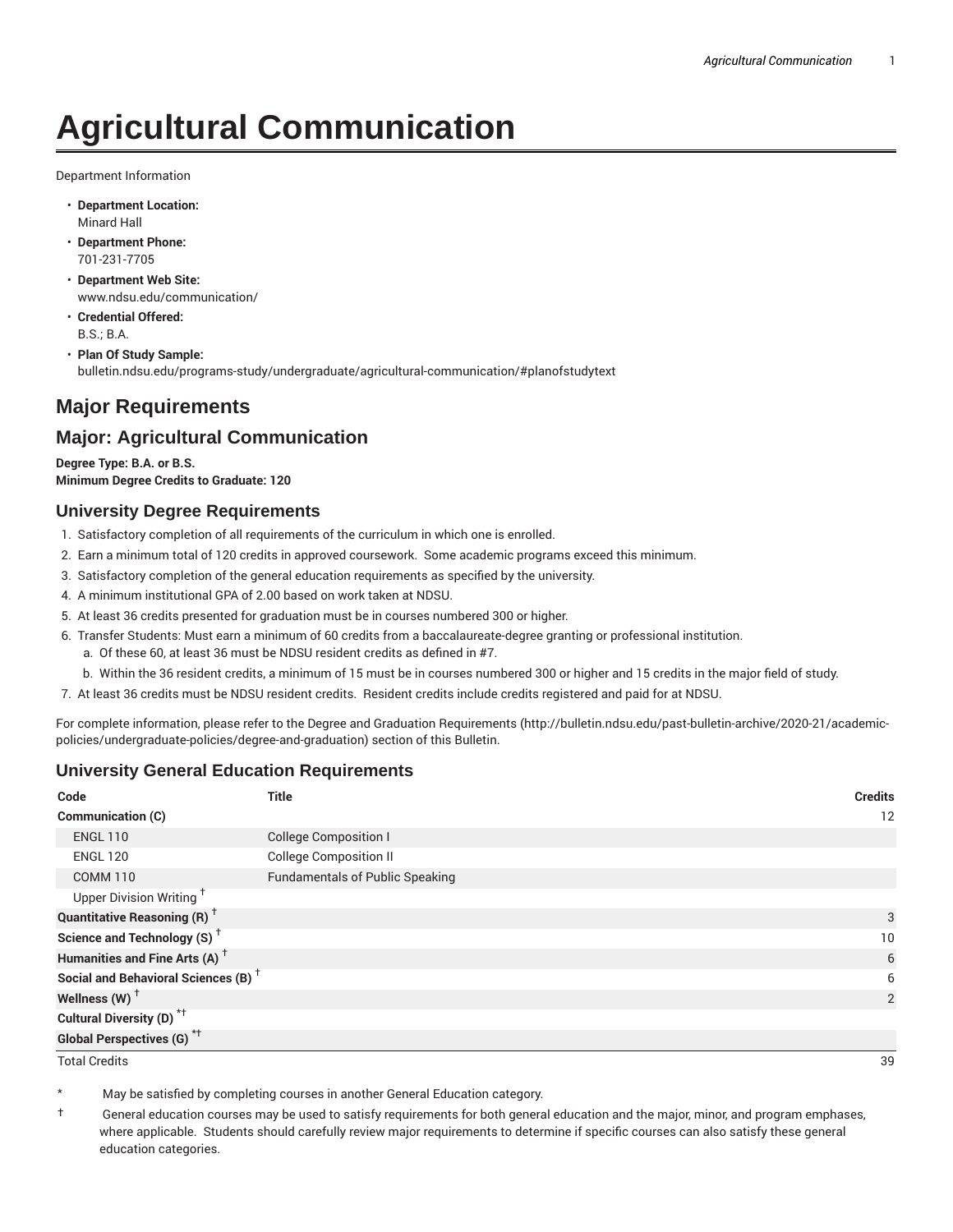• A list of university approved general education courses and administrative policies are available here (http://bulletin.ndsu.edu/past-bulletinarchive/2020-21/academic-policies/undergraduate-policies/general-education/#genedcoursestext).

#### **Arts, Humanities, and Social Sciences**

#### **Degree Requirements**

**Bachelor of Science (B.S.) Degree –** The completion of a minor program of study, a second major, or a second degree is required.

**Bachelor of Arts (B.A.) Degree –** Second year language proficiency at college level required.

#### **Arts, Humanities and Social Sciences College Requirements**

An additional 9 credits are required by the College of Arts, Humanities and Social Sciences for all Bachelor of Science and Bachelor of Arts degree programs of study, except the Bachelor of Fine Arts degree, the Bachelor of Music degree, the Bachelor of Science in Architecture degree, and the Bachelor of Science degree with a major in Environmental Design:

| Code                                  | Title                                                                            |                                                                                                                                                                                                                                                                                | <b>Credits</b> |
|---------------------------------------|----------------------------------------------------------------------------------|--------------------------------------------------------------------------------------------------------------------------------------------------------------------------------------------------------------------------------------------------------------------------------|----------------|
| <b>AH&amp;SS College Requirements</b> |                                                                                  |                                                                                                                                                                                                                                                                                |                |
|                                       | listed for each area. A course with the WGS prefix can only be used in one area. | Courses used to satisfy any general education requirement cannot be used to also count toward the AH&SS College Requirements. A<br>minimum of three credits is required in each of the 3 following areas for a total of 9 credits. Choose only those courses with the prefixes |                |
| <b>Area One: Humanities</b>           |                                                                                  |                                                                                                                                                                                                                                                                                | 3              |
|                                       | ARB, ENGL, FREN, GERM, HIST, HUM, PHIL, RELS, SPAN, or WGS                       |                                                                                                                                                                                                                                                                                |                |
| <b>Area Two: Social Sciences</b>      |                                                                                  |                                                                                                                                                                                                                                                                                | 3              |
|                                       | ANTH, CJ, COMM, EMGT, POLS, SOC, or WGS                                          |                                                                                                                                                                                                                                                                                |                |
| Area Three: Fine Arts                 |                                                                                  |                                                                                                                                                                                                                                                                                | 3              |
|                                       | ARCH, ART, ENVD, LA, MUSC, or THEA                                               |                                                                                                                                                                                                                                                                                |                |
| <b>Total Credits</b>                  |                                                                                  |                                                                                                                                                                                                                                                                                |                |

#### **Major Requirements**

| Code                                                                    | <b>Title</b>                                                                                                                       | <b>Credits</b> |  |  |  |  |
|-------------------------------------------------------------------------|------------------------------------------------------------------------------------------------------------------------------------|----------------|--|--|--|--|
| <b>Pre-Communication Requirements</b>                                   |                                                                                                                                    |                |  |  |  |  |
|                                                                         | Students must complete the following 18 credits of coursework with a minimum GPA of 3.00 to be admitted to the professional major. |                |  |  |  |  |
| <b>ENGL 120</b>                                                         | <b>College Composition II</b>                                                                                                      | 3              |  |  |  |  |
| <b>COMM 110</b>                                                         | <b>Fundamentals of Public Speaking</b>                                                                                             | 3              |  |  |  |  |
| <b>COMM 112</b>                                                         | Understanding Media and Social Change                                                                                              | 3              |  |  |  |  |
| <b>COMM 114</b>                                                         | <b>Human Communication</b>                                                                                                         | 3              |  |  |  |  |
| <b>COMM 212</b>                                                         | Interpersonal Communication                                                                                                        | 3              |  |  |  |  |
| <b>COMM 220</b>                                                         | Persuasion                                                                                                                         | 3              |  |  |  |  |
| <b>Professional Agricultural Communication Major:</b>                   |                                                                                                                                    |                |  |  |  |  |
| <b>COMM 101</b>                                                         | Majors and Careers in Communication                                                                                                | 1              |  |  |  |  |
| <b>COMM 133</b>                                                         | Introduction to Agricultural Communication                                                                                         | 3              |  |  |  |  |
| <b>COMM 200</b>                                                         | Introduction to Media Writing                                                                                                      | 3              |  |  |  |  |
| <b>COMM 310</b>                                                         | <b>Advanced Media Writing</b>                                                                                                      | 3              |  |  |  |  |
| <b>COMM 320</b>                                                         | <b>Communication Research Methods</b>                                                                                              | 3              |  |  |  |  |
| <b>COMM 362</b>                                                         | Principles of Design For Media                                                                                                     | 3              |  |  |  |  |
| <b>COMM 431</b>                                                         | <b>Communication Ethics and Law</b>                                                                                                | 3              |  |  |  |  |
| <b>COMM 465</b>                                                         | Convergence Media (Capstone)                                                                                                       | 3              |  |  |  |  |
| <b>COMM 496</b>                                                         | <b>Field Experience</b>                                                                                                            | 3              |  |  |  |  |
| Select one of the following for the upper division writing requirement: |                                                                                                                                    | 3              |  |  |  |  |
| <b>ENGL 320</b>                                                         | <b>Business and Professional Writing</b>                                                                                           |                |  |  |  |  |
| <b>ENGL 321</b>                                                         | Writing in the Technical Professions                                                                                               |                |  |  |  |  |
| <b>ENGL 322</b>                                                         | Writing and the Creative Process                                                                                                   |                |  |  |  |  |
| <b>ENGL 324</b>                                                         | Writing in the Sciences                                                                                                            |                |  |  |  |  |
| <b>ENGL 325</b>                                                         | Writing in the Health Professions                                                                                                  |                |  |  |  |  |
| <b>ENGL 326</b>                                                         | Writing in the Design Professions                                                                                                  |                |  |  |  |  |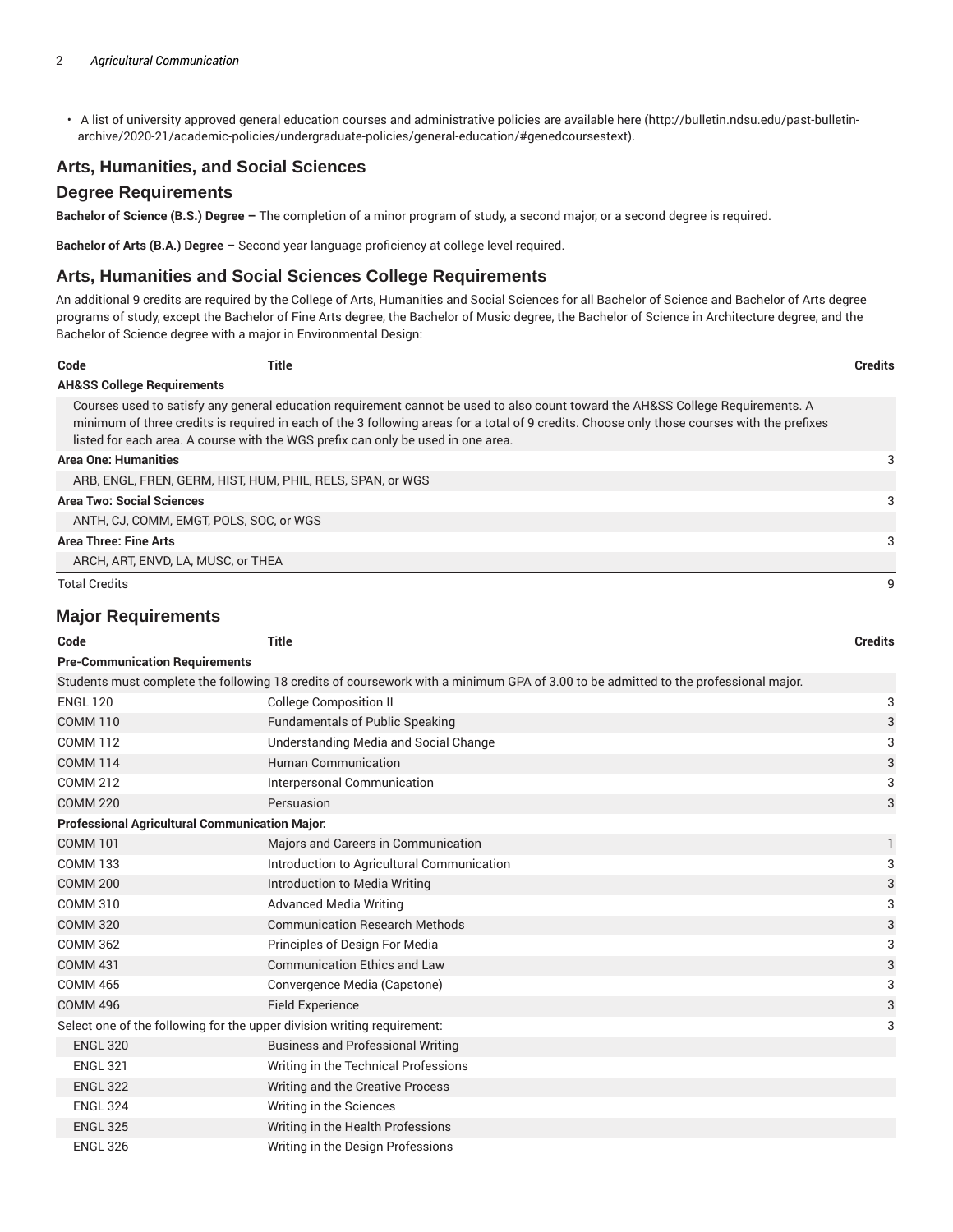| <b>ENGL 357</b>           | Visual Culture and Language                   |    |
|---------------------------|-----------------------------------------------|----|
| <b>ENGL 358</b>           | Writing in the Humanities and Social Sciences |    |
| <b>ENGL 459</b>           | Researching and Writing Grants and Proposal   |    |
| Electives:                |                                               | 15 |
| <b>COMM 216</b>           | Intercultural Communication                   |    |
| <b>COMM 245</b>           | Principles of Broadcast Production            |    |
| <b>COMM 308</b>           | <b>Business and Professional Speaking</b>     |    |
| <b>COMM 313</b>           | <b>Editorial Processes</b>                    |    |
| <b>COMM 330</b>           | Photography for the Media                     |    |
| <b>COMM 375</b>           | Principles of Strategic Communication         |    |
| <b>COMM 445</b>           | <b>Advanced Broadcast Production</b>          |    |
| <b>COMM 450</b>           | Issues in Communication                       |    |
| <b>COMM 470</b>           | Research for Strategic Communication          |    |
| <b>COMM 485</b>           | <b>Risk and Crisis Communication</b>          |    |
| <b>AGEC 242</b>           | Introduction to Agricultural Management       |    |
| <b>AGEC 244</b>           | <b>Agricultural Marketing</b>                 |    |
| <b>AGEC 350</b>           | Agrisales                                     |    |
| <b>CFS 200</b>            | Introduction to Food Systems                  |    |
| <b>EMGT 101</b>           | Emergencies, Disasters, and Catastrophes      |    |
| <b>Minor Requirement:</b> |                                               | 16 |

Students are required to minor in Animal Science, Crop and Weed Science, Equine Science, Food Safety, Natural Resource Management, Range Science, or Soil Science.

Total Credits 77

#### **Minor Notes:**

• Student enrollment is limited to one degree program offered by the Department of Communication.

# **Minor Requirements**

# **Agricultural Communication Minor**

#### **Minor Requirements**

**Required Credits: 21**

| Code                                          | <b>Title</b>                               | <b>Credits</b> |
|-----------------------------------------------|--------------------------------------------|----------------|
| <b>COMM 112</b>                               | Understanding Media and Social Change      | 3              |
| <b>COMM 133</b>                               | Introduction to Agricultural Communication | 3              |
| <b>COMM 200</b>                               | Introduction to Media Writing              | 3              |
| <b>Professional Specialization Electives:</b> |                                            | 12             |
| <b>COMM 245</b>                               | Principles of Broadcast Production         |                |
| <b>COMM 308</b>                               | <b>Business and Professional Speaking</b>  |                |
| <b>COMM 310</b>                               | <b>Advanced Media Writing</b>              |                |
| <b>COMM 313</b>                               | <b>Editorial Processes</b>                 |                |
| <b>COMM 330</b>                               | Photography for the Media                  |                |
| <b>COMM 362</b>                               | Principles of Design For Media             |                |
| <b>COMM 375</b>                               | Principles of Strategic Communication      |                |
| <b>COMM 465</b>                               | Convergence Media                          |                |
| <b>COMM 470</b>                               | Research for Strategic Communication       |                |
| <b>COMM 485</b>                               | <b>Risk and Crisis Communication</b>       |                |
| Total Credits                                 |                                            | 21             |